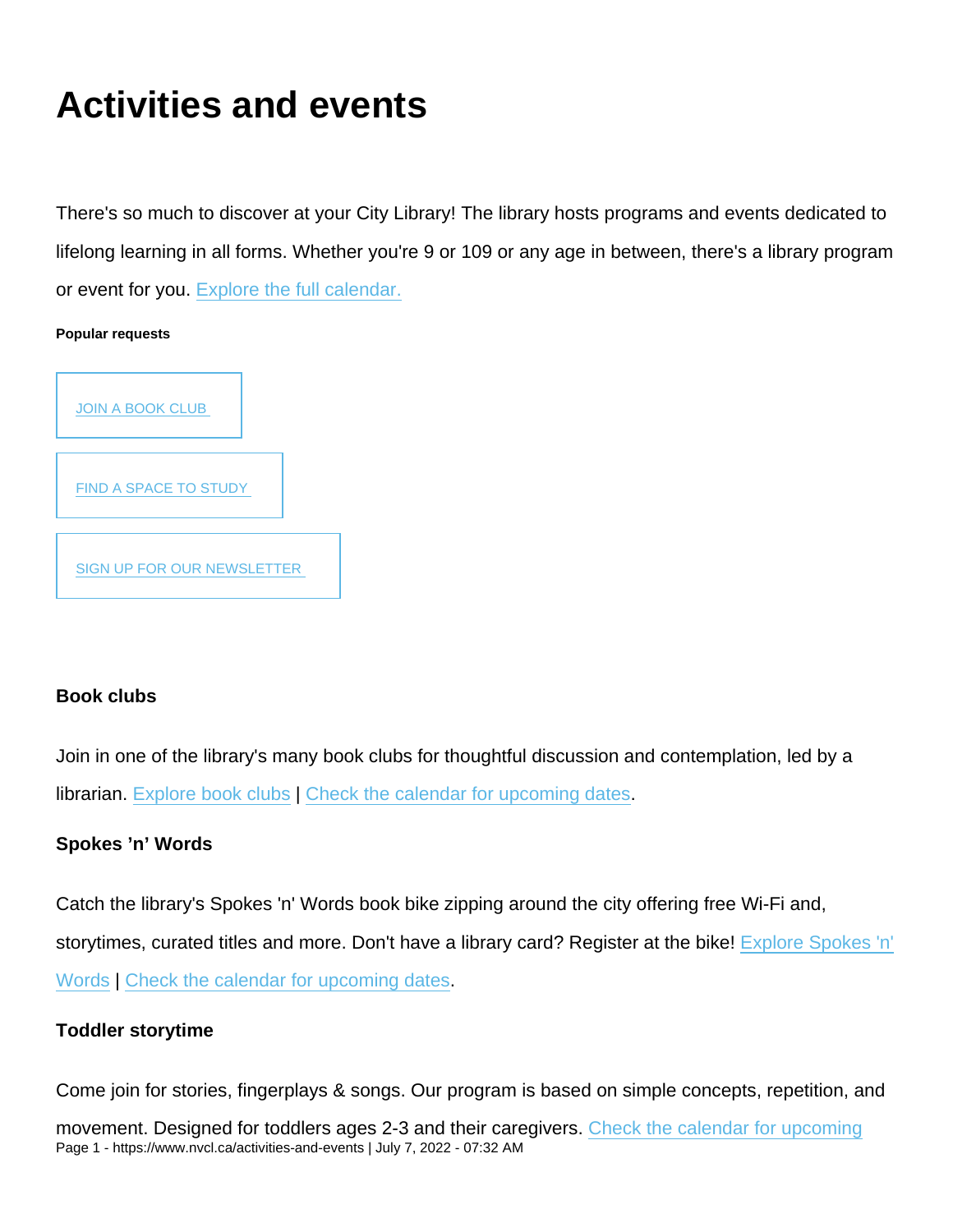#### [events](https://www.nvcl.cacalendar?title=toddler+storytime&date__after=&date__before=&date=&virtual=All&open=All).

#### Seniors' gathering

Make social connections while learning something new! This group for adults ages 55 and older meets monthly — each meeting is a different theme. [Explore the seniors community hub](https://www.nvcl.ca/seniors-community-hub) | [Check the](https://www.nvcl.ca/calendar?date=&title=&date__after=&date__before=&event_type[73]=73&event_type[74]=74&event_type[53]=53&event_type[54]=54&virtual=All&open=All) [calendar for upcoming events](https://www.nvcl.ca/calendar?date=&title=&date__after=&date__before=&event_type[73]=73&event_type[74]=74&event_type[53]=53&event_type[54]=54&virtual=All&open=All).

Newcomer & immigrants' circles

New to Canada? Join a newcomers circle to learn about Canadian culture and history, make new friends or practice English speaking skills. [Explore the newcomer & immigrants community hub](https://www.nvcl.ca/newcomers-immigrants-community-hub) | [Check the calendar for upcoming events.](https://nvcl.ca/calendar?title=&date__after=&date__before=&event_type[52]=52&date=&virtual=All&open=All)

#### Teen open space

The teen room is specially reserved for youth in grades 7–12 every day after school. With lounge seating and group study tables, it's a great spot to play a game with friends or do homework. [Explore](https://www.nvcl.ca/teens-community-hub) [the Teen Community Hub](https://www.nvcl.ca/teens-community-hub) | [Check the calendar for upcoming dates](https://www.nvcl.ca/calendar?date=&title=&date__after=&date__before=&event_type[58]=58&event_type[57]=57&virtual=All&open=All).

#### Baby storytime

Come have fun with your baby! Stories, rhymes, tickles, and bounces. This program is designed for newborn babies to 24-months-old and their caregivers. [Check the calendar for upcoming dates](https://www.nvcl.ca/calendar?title=baby+storytime&date__after=&date__before=&date=&virtual=All&open=All).

#### Open gaming

Try out a new game or an all-time favourite like Minecraft in an open gaming session in the library's Collaboratory. [Explore the Collaboratory](https://www.nvcl.ca/collaboratory) | [Check the calendar for upcoming dates.](https://www.nvcl.ca/calendar?date=&title=&date__after=&date__before=&event_type[58]=58&virtual=All&open=All)

# Imagine the future

Dream, wonder and imagine all that the future has to offer this year at City Library. This year's programming theme, the future, explores the positive potential that the future holds for us and our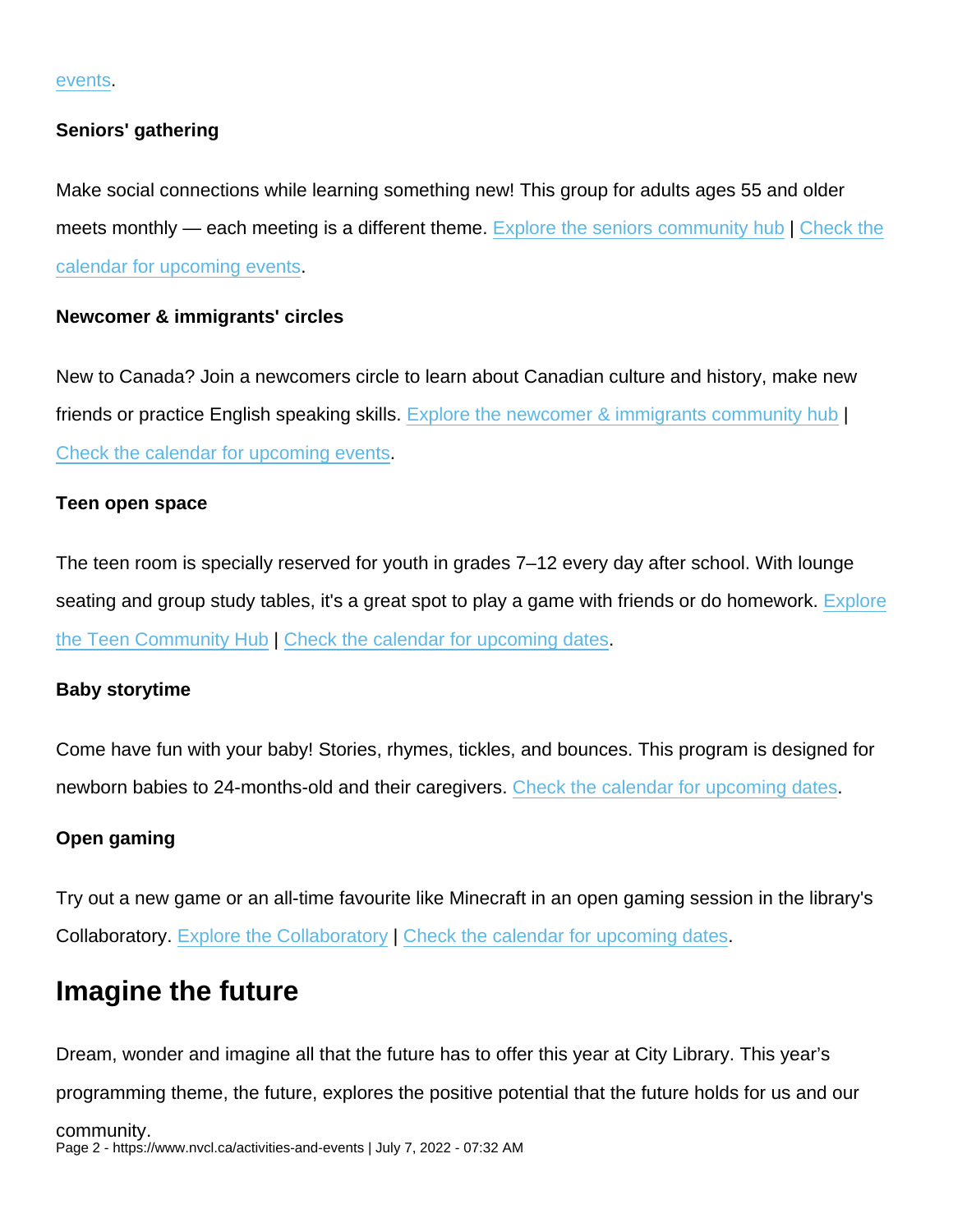What will the future look like for people? For our community? For our planet? What can we do to shape the future? Join us for a year of thinking big and uncovering innovative solutions to today's challenges while we grow and learn together.

What's happening at the library

Next 7 days

# EXPLORE FULL CALENDAR

Book bike

[Spokes 'n' Words Storytime @ St Andrew's Park](https://www.nvcl.ca/events/spokes-n-words-storytime-st-andrews-park) 

Thursday, July 7, 2022, 10:00 am to 11:00 am

# [Go to event](https://www.nvcl.ca/events/spokes-n-words-storytime-st-andrews-park)

Open space

[Teen open space](https://www.nvcl.ca/events/teen-open-space-4) 

Thursday, July 7, 2022, 3:00 pm to 6:00 pm

[Go to event](https://www.nvcl.ca/events/teen-open-space-4) 

Teens and tweens

[Thursday open gaming: Minecraft](https://www.nvcl.ca/events/thursday-open-gaming-minecraft) 

Thursday, July 7, 2022, 4:00 pm to 5:30 pm

# [Go to event](https://www.nvcl.ca/events/thursday-open-gaming-minecraft)

Page 3 - https://www.nvcl.ca/activities-and-events | July 7, 2022 - 07:32 AM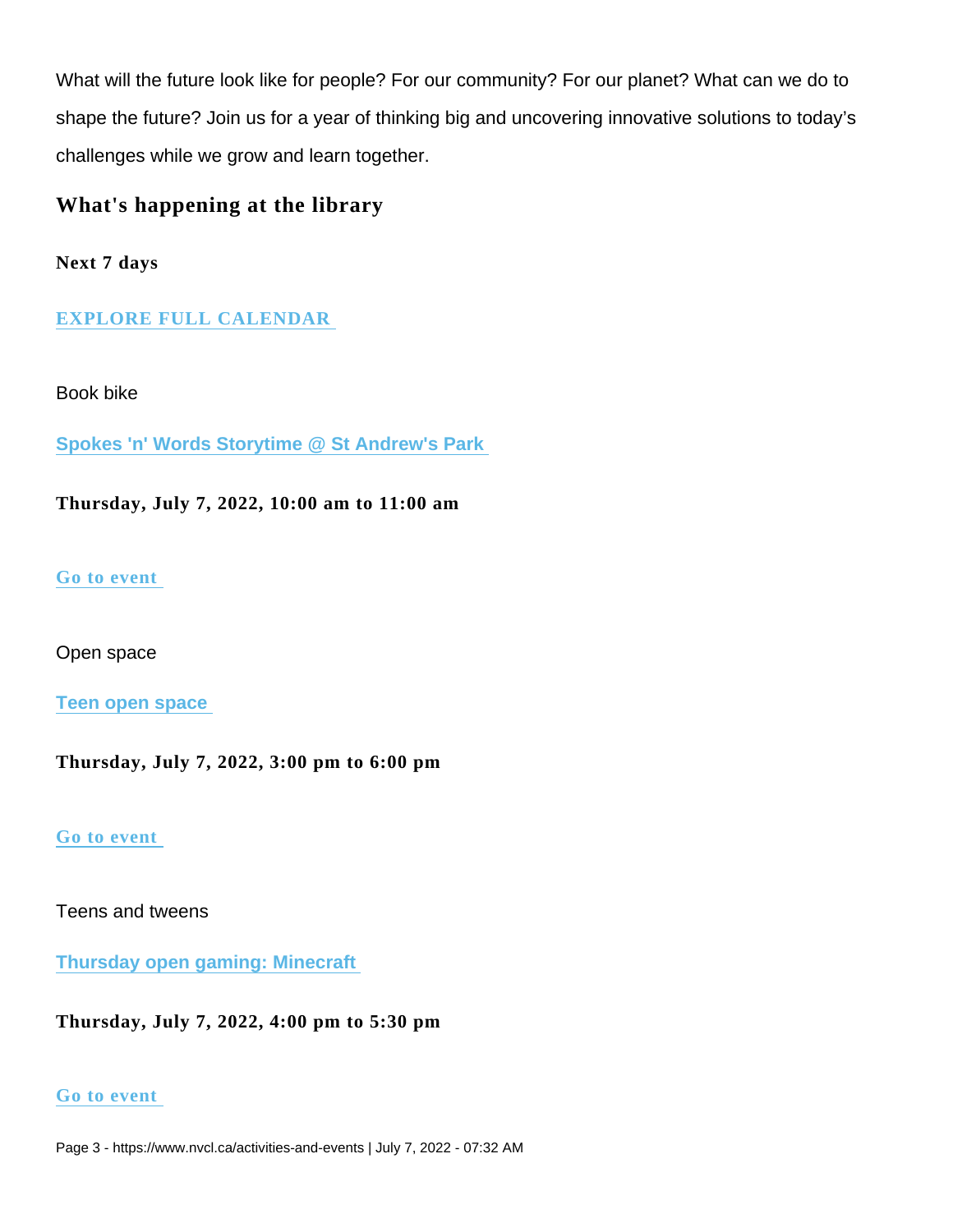# Book bike

[Spokes 'n' Words @ Civic Plaza for Live & Local](https://www.nvcl.ca/events/spokes-n-words-civic-plaza-live-local-0) 

Thursday, July 7, 2022, 6:00 pm to 8:00 pm

## [Go to event](https://www.nvcl.ca/events/spokes-n-words-civic-plaza-live-local-0)

**General** 

[North Shore knitters](https://www.nvcl.ca/events/north-shore-knitters-3) 

Thursday, July 7, 2022, 7:00 pm to 8:30 pm

## [Go to event](https://www.nvcl.ca/events/north-shore-knitters-3)

Tech showcase

[Friday device clinic — Session 1](https://www.nvcl.ca/events/1208) 

Friday, July 8, 2022, 9:45 am to 11:00 am

#### [Go to event](https://www.nvcl.ca/events/1208)

# Children

[Baby storytime](https://www.nvcl.ca/events/baby-storytime-27) 

Friday, July 8, 2022, 10:00 am to 10:30 am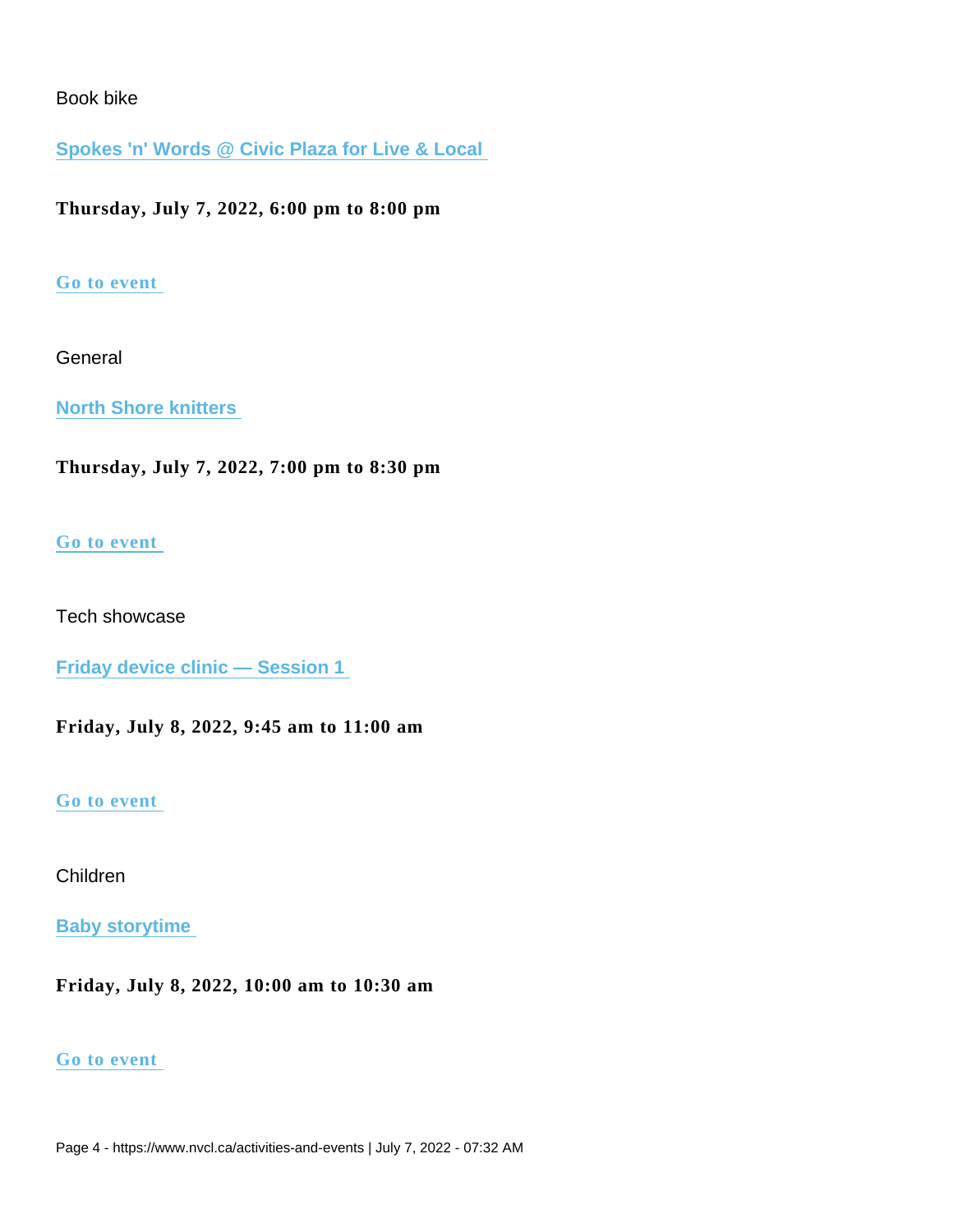# Children

[Baby storytime](https://www.nvcl.ca/events/baby-storytime-11) 

Friday, July 8, 2022, 10:45 am to 11:15 am

#### [Go to event](https://www.nvcl.ca/events/baby-storytime-11)

Immigrants and newcomers

[English Corner — July 2022](https://www.nvcl.ca/events/english-corner-july-2022) 

Friday, July 8, 2022, 1:00 pm to 2:30 pm

## [Go to event](https://www.nvcl.ca/events/english-corner-july-2022)

Immigrants and newcomers

[Newcomer information session in Farsi](https://www.nvcl.ca/events/newcomer-information-session-farsi) 

Friday, July 8, 2022, 1:30 pm to 3:30 pm

#### [Go to event](https://www.nvcl.ca/events/newcomer-information-session-farsi)

Open space

[Teen open space](https://www.nvcl.ca/events/teen-open-space) 

Friday, July 8, 2022, 3:00 pm to 5:00 pm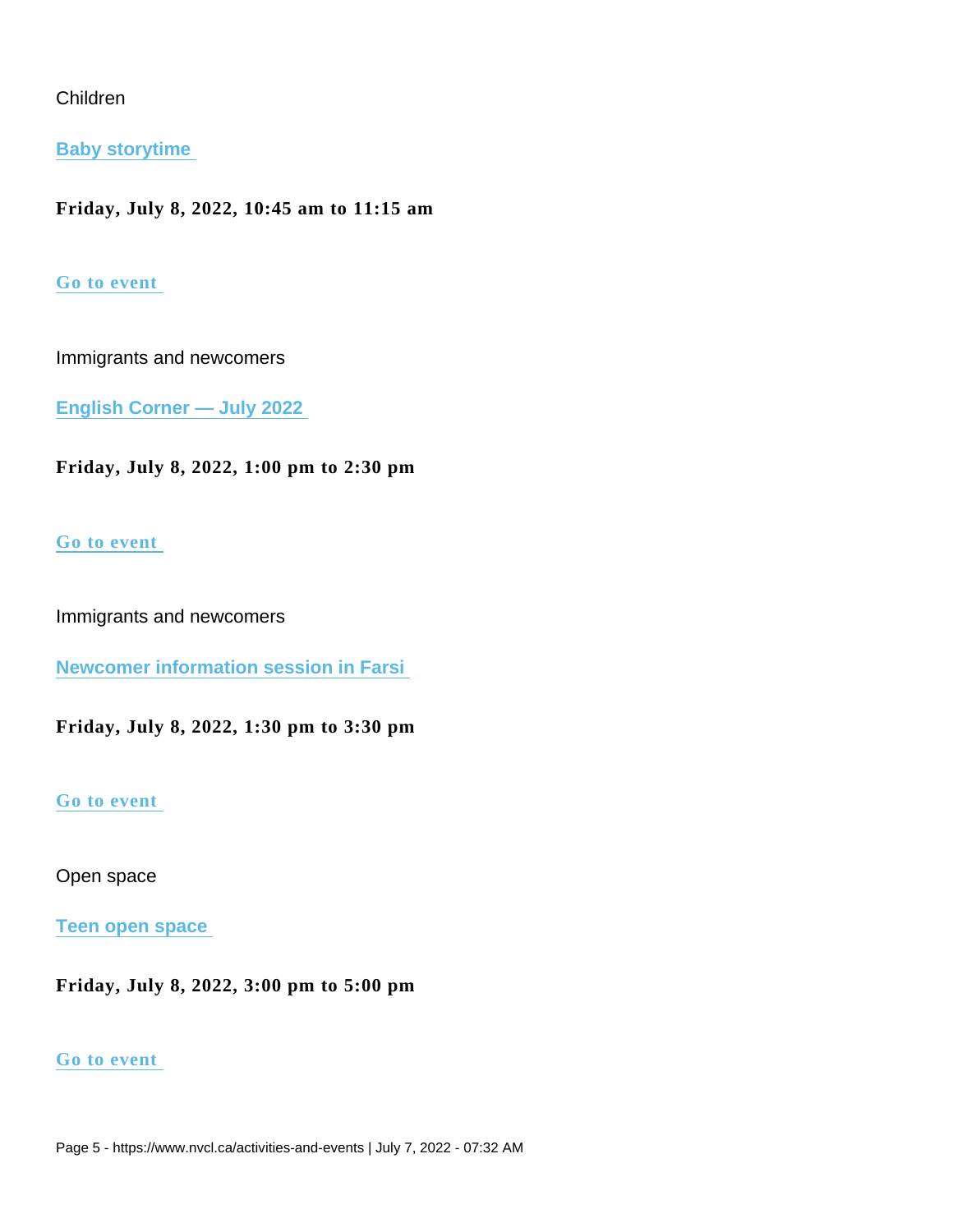# Tech showcase

[Friday device clinic — Session 2](https://www.nvcl.ca/events/friday-device-clinic-session-2) 

Friday, July 8, 2022, 3:15 pm to 4:30 pm

# [Go to event](https://www.nvcl.ca/events/friday-device-clinic-session-2)

Children

[Movie night @ Civic Plaza: Sing 2](https://www.nvcl.ca/events/movie-night-civic-plaza-sing-2) 

Friday, July 8, 2022, 9:15 pm to 11:05 pm

## [Go to event](https://www.nvcl.ca/events/movie-night-civic-plaza-sing-2)

# **General**

[Keeping the WILD in wilderness: Leave no trace on your next outdoor adventure](https://www.nvcl.ca/events/keeping-wild-wilderness-leave-no-trace-your-next-outdoor-adventure) 

Saturday, July 9, 2022, 11:00 am to 11:45 am

#### [Go to event](https://www.nvcl.ca/events/keeping-wild-wilderness-leave-no-trace-your-next-outdoor-adventure)

Seniors & tech

[Saturday MS Office learn & practice](https://www.nvcl.ca/events/saturday-ms-office-learn-practice-2) 

Saturday, July 9, 2022, 11:15 am to 12:15 pm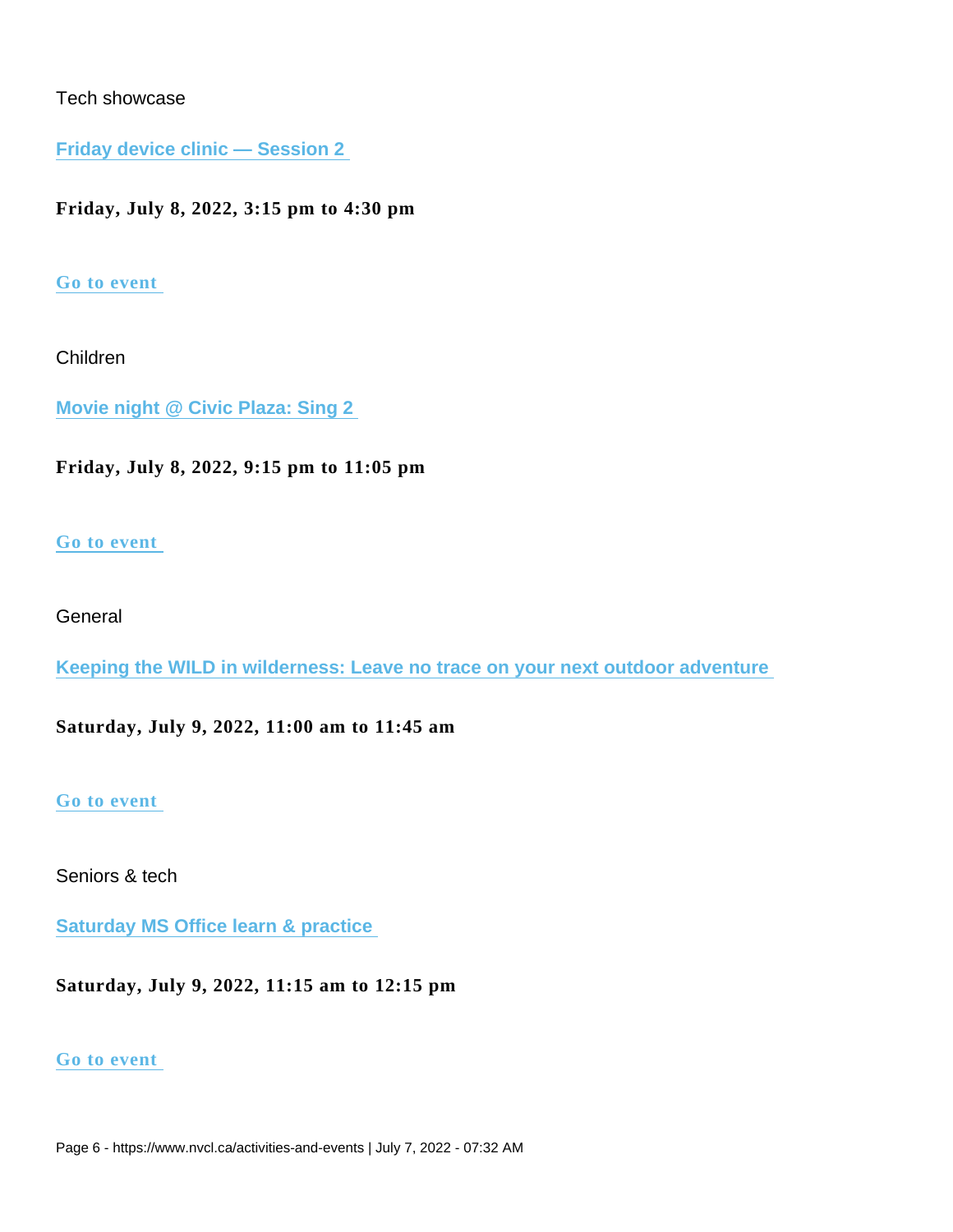# **Collaboratory**

[Saturday iPad fun and games](https://www.nvcl.ca/events/saturday-ipad-fun-and-games-2) 

Saturday, July 9, 2022, 1:00 pm to 2:30 pm

# [Go to event](https://www.nvcl.ca/events/saturday-ipad-fun-and-games-2)

**Collaboratory** 

[Saturday device petting zoo](https://www.nvcl.ca/events/saturday-device-petting-zoo-2) 

Saturday, July 9, 2022, 3:00 pm to 4:00 pm

## [Go to event](https://www.nvcl.ca/events/saturday-device-petting-zoo-2)

Teens and tweens

[Sunday open gaming: Minecraft](https://www.nvcl.ca/events/sunday-open-gaming-minecraft-0) 

Sunday, July 10, 2022, 1:30 pm to 3:00 pm

#### [Go to event](https://www.nvcl.ca/events/sunday-open-gaming-minecraft-0)

Immigrant senior gatherings

[Immigrant seniors' learning circle](https://www.nvcl.ca/events/immigrant-seniors-learning-circle-11) 

Monday, July 11, 2022, 9:30 am to 10:30 am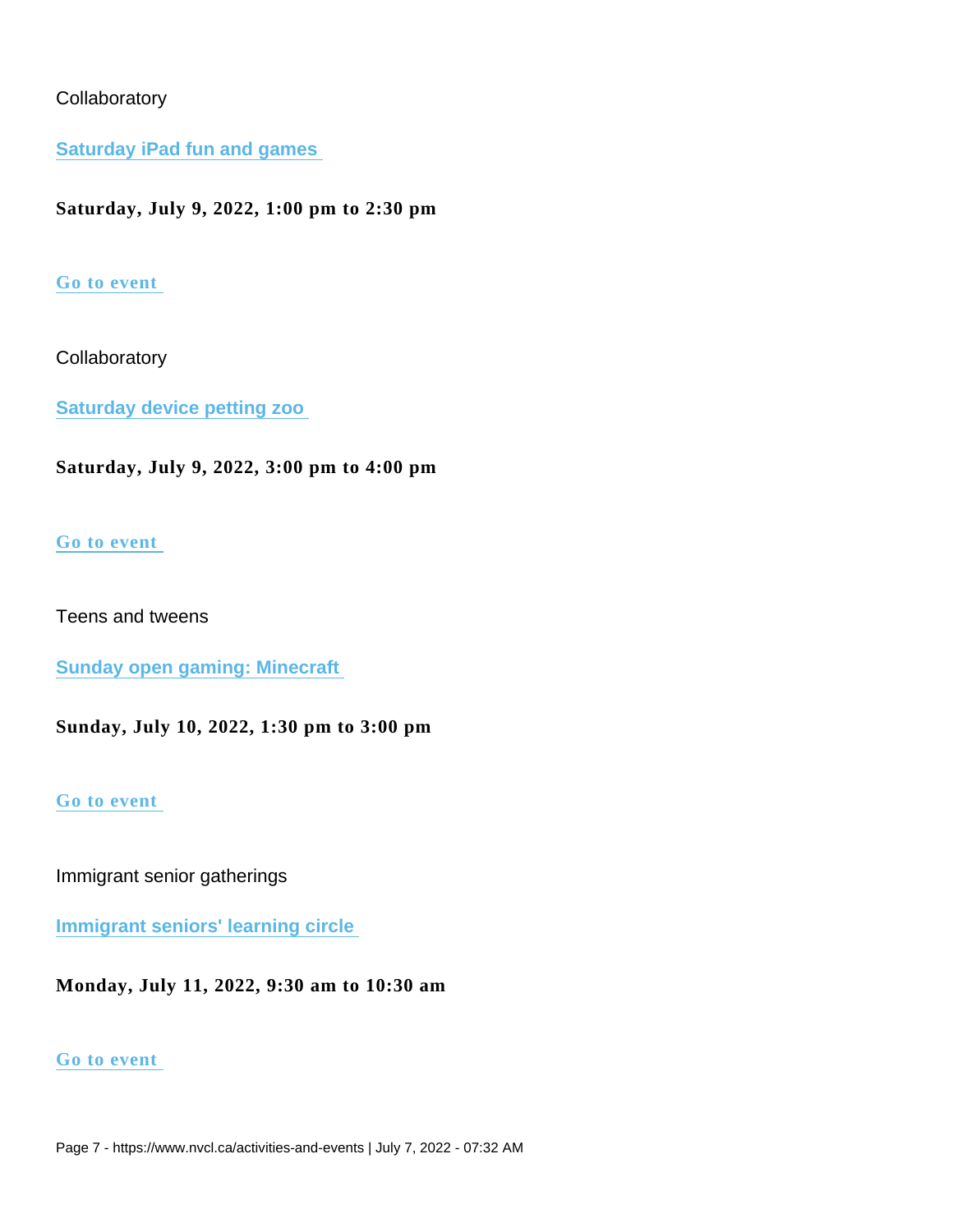# Children

[Paws for stories](https://www.nvcl.ca/events/paws-stories-0) 

Monday, July 11, 2022, 10:30 am to 11:30 am

#### [Go to event](https://www.nvcl.ca/events/paws-stories-0)

Immigrants and newcomers

[English conversation club](https://www.nvcl.ca/events/english-conversation-club-6) 

Monday, July 11, 2022, 1:00 pm to 2:00 pm

#### [Go to event](https://www.nvcl.ca/events/english-conversation-club-6)

Seniors & tech

[Monday seniors' device clinic — Session 1](https://www.nvcl.ca/events/monday-seniors-device-clinic-session-1-12) 

Monday, July 11, 2022, 1:30 pm to 2:30 pm

#### [Go to event](https://www.nvcl.ca/events/monday-seniors-device-clinic-session-1-12)

Seniors & tech

[Monday seniors' device clinic — Session 2](https://www.nvcl.ca/events/monday-seniors-device-clinic-session-2-12) 

Monday, July 11, 2022, 2:45 pm to 3:45 pm

#### [Go to event](https://www.nvcl.ca/events/monday-seniors-device-clinic-session-2-12)

Page 8 - https://www.nvcl.ca/activities-and-events | July 7, 2022 - 07:32 AM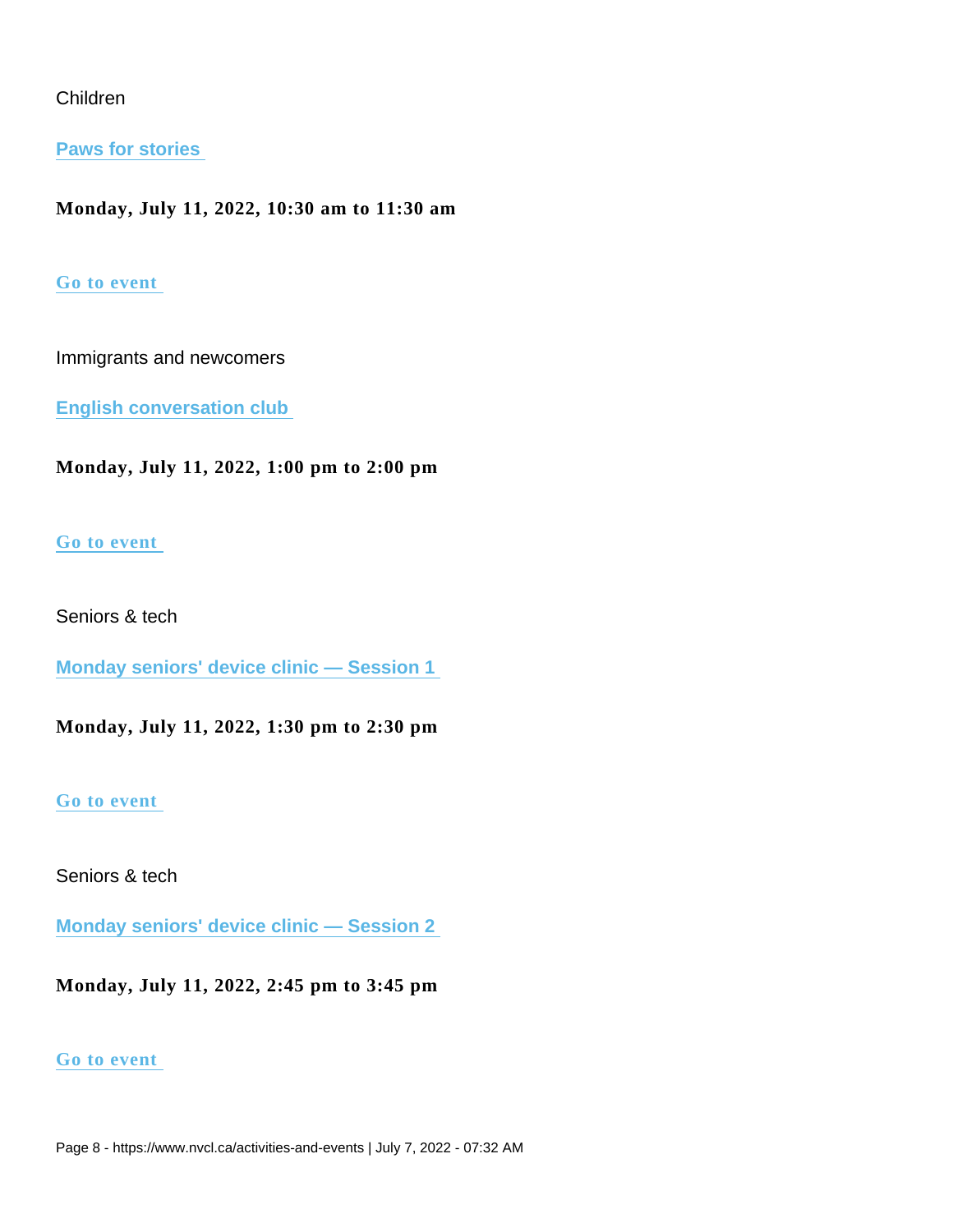# Open space

#### [Teen open space](https://www.nvcl.ca/events/teen-open-space-5)

Monday, July 11, 2022, 3:00 pm to 6:00 pm

#### [Go to event](https://www.nvcl.ca/events/teen-open-space-5)

Book bike

[Spokes 'n' Words Storytime @ Ray Perrault Park](https://www.nvcl.ca/events/spokes-n-words-storytime-ray-perrault-park-0) 

Tuesday, July 12, 2022, 10:00 am to 11:00 am

#### [Go to event](https://www.nvcl.ca/events/spokes-n-words-storytime-ray-perrault-park-0)

Immigrants and newcomers

[BC medical services plan \(MSP\) in Farsi](https://www.nvcl.ca/events/1477) 

Tuesday, July 12, 2022, 10:00 am to 12:00 pm

#### [Go to event](https://www.nvcl.ca/events/1477)

Book bike

[Spokes 'n' Words @ the Living Lane](https://www.nvcl.ca/events/spokes-n-words-living-lane) 

Tuesday, July 12, 2022, 1:00 pm to 4:00 pm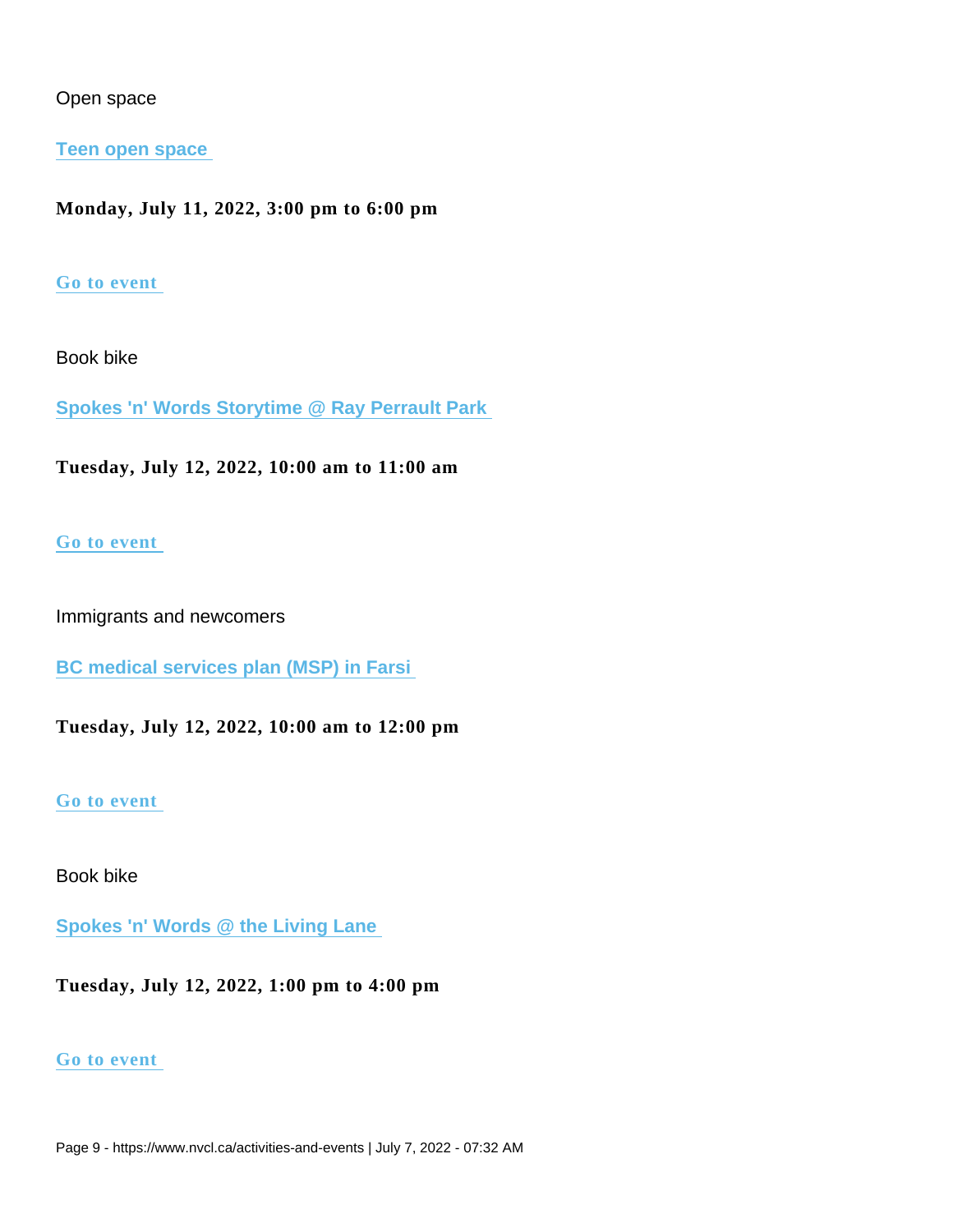# Open space

## [Teen open space](https://www.nvcl.ca/events/teen-open-space-6)

Tuesday, July 12, 2022, 3:00 pm to 6:00 pm

## [Go to event](https://www.nvcl.ca/events/teen-open-space-6)

## **Collaboratory**

[Tuesday device petting zoo](https://www.nvcl.ca/events/tuesday-device-petting-zoo-9) 

# Cancelled

Tuesday, July 12, 2022, 3:15 pm to 4:15 pm

## [Go to event](https://www.nvcl.ca/events/tuesday-device-petting-zoo-9)

# Children

[Build a BristleBot \(Grades K-3\)](https://www.nvcl.ca/events/build-bristlebot-grades-k-3) 

Tuesday, July 12, 2022, 6:30 pm to 7:45 pm

#### [Go to event](https://www.nvcl.ca/events/build-bristlebot-grades-k-3)

# Children

# [Toddler storytime](https://www.nvcl.ca/events/toddler-storytime-14)

Wednesday, July 13, 2022, 10:00 am to 10:30 am

#### [Go to event](https://www.nvcl.ca/events/toddler-storytime-14)

Page 10 - https://www.nvcl.ca/activities-and-events | July 7, 2022 - 07:32 AM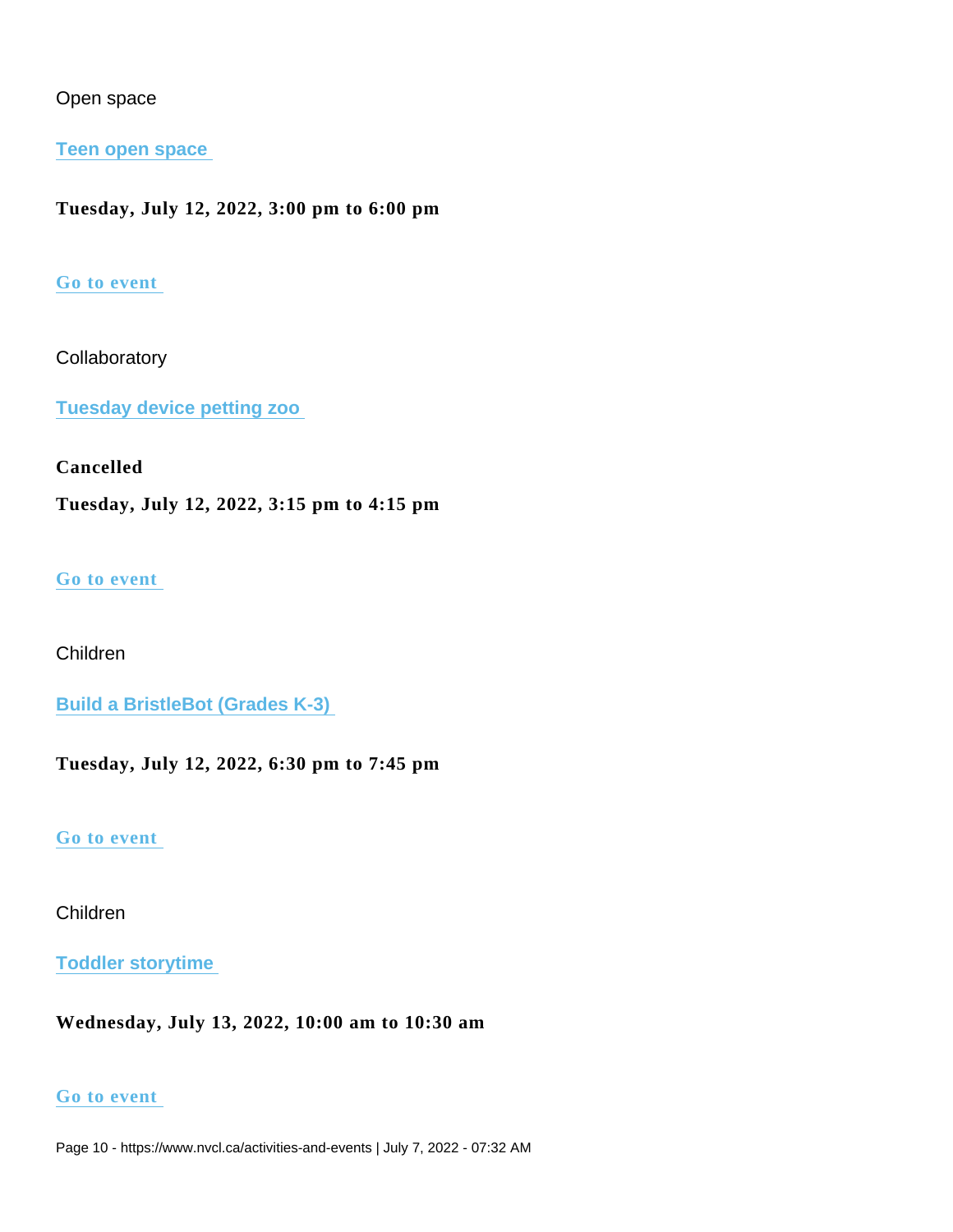# Tech showcase

Wednesday device clinic

Wednesday, July 13, 2022, 11:00 am to 12:00 pm

# [Go to event](https://www.nvcl.ca/events/wednesday-device-clinic-10)

Immigrants and newcomers

[English conversation club](https://www.nvcl.ca/events/english-conversation-club-9) 

Wednesday, July 13, 2022, 1:00 pm to 2:00 pm

## [Go to event](https://www.nvcl.ca/events/english-conversation-club-9)

Teens and tweens

[Hooked on crochet: Tween workshop](https://www.nvcl.ca/events/hooked-crochet-tween-workshop) 

Wednesday, July 13, 2022, 2:00 pm to 3:00 pm

#### [Go to event](https://www.nvcl.ca/events/hooked-crochet-tween-workshop)

Open space

[Teen open space](https://www.nvcl.ca/events/teen-open-space-7) 

Wednesday, July 13, 2022, 3:00 pm to 6:00 pm